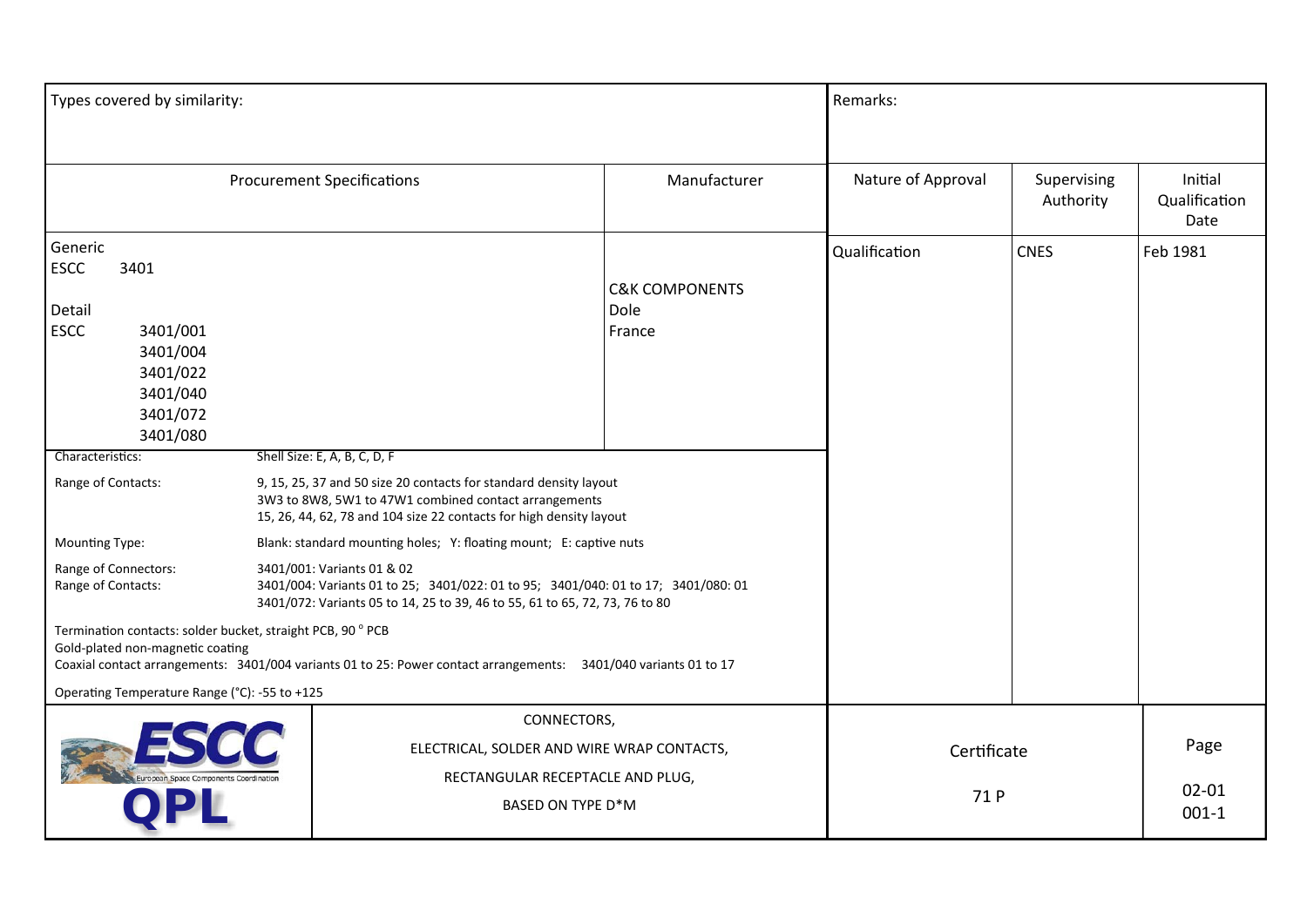| Types covered by similarity:                                                                                                                                                                                                                                                                                                                                                                                                                                                                                                                                                                                                                                                                                                                                                                                                                                                                                                                                                                                                                                                                                                          |  |                                                                                                             |               | Remarks:            |                          |                                  |
|---------------------------------------------------------------------------------------------------------------------------------------------------------------------------------------------------------------------------------------------------------------------------------------------------------------------------------------------------------------------------------------------------------------------------------------------------------------------------------------------------------------------------------------------------------------------------------------------------------------------------------------------------------------------------------------------------------------------------------------------------------------------------------------------------------------------------------------------------------------------------------------------------------------------------------------------------------------------------------------------------------------------------------------------------------------------------------------------------------------------------------------|--|-------------------------------------------------------------------------------------------------------------|---------------|---------------------|--------------------------|----------------------------------|
|                                                                                                                                                                                                                                                                                                                                                                                                                                                                                                                                                                                                                                                                                                                                                                                                                                                                                                                                                                                                                                                                                                                                       |  | <b>Procurement Specifications</b>                                                                           | Manufacturer  | Nature of Approval  | Supervising<br>Authority | Initial<br>Qualification<br>Date |
| Generic<br><b>ESCC</b><br>3401<br>Detail<br><b>ESCC</b><br>3401/002<br>3401/005<br>3401/020<br>3401/021<br>Complete range defined in the corresponding Detail Specifications are qualified<br>Characteristics:<br>Shell Size: E, A, B, C, D, F<br>Range of Connectors:<br>3401/002: variants 01 and 02<br>9, 15, 25, 37 and 50 size 20* contacts for standard density layout<br>Range of Contacts:<br>*Accepts wire sizes: AWG # 20 to 24 (standard bucket: variants 01 and 02) per 3401/005<br>3401/005: variants 01 to 08<br>: AWG # 26 and 28 (reduced bucket: variants 03 and 04) per 3401/005<br>3401/021 variants 01 & 02<br>: AWG # 18 and 20 (large bucket: variants 05 to 06) per 3401/005<br>3401/022: variants 01 & 02 15, 26, 44, 62, 78 and 104 size 22** contacts for high density layout<br>** Accepts wire sizes AWG # 22 to 26 (standard bucket: variants 07 to 08) per 3401/005<br>Mounting Type: Blank: standard mounting holes; Y: floating mount; E: captive nuts<br>Gold-plated non-magnetic coating<br>Connector Savers: For usage with above connector range<br>Operating Temperature Range (°C): -55 to +125 |  | <b>C&amp;K COMPONENTS</b><br>Dole<br>France                                                                 | Qualification | <b>CNES</b>         | Feb 1981                 |                                  |
|                                                                                                                                                                                                                                                                                                                                                                                                                                                                                                                                                                                                                                                                                                                                                                                                                                                                                                                                                                                                                                                                                                                                       |  | CONNECTORS,<br>ELECTRICAL, CRIMP CONTACTS,<br>RECTANGULAR RECEPTACLE AND PLUG,<br><b>BASED ON TYPE D*MA</b> |               | Certificate<br>72 P |                          | Page<br>$02 - 02$<br>$001 - 1$   |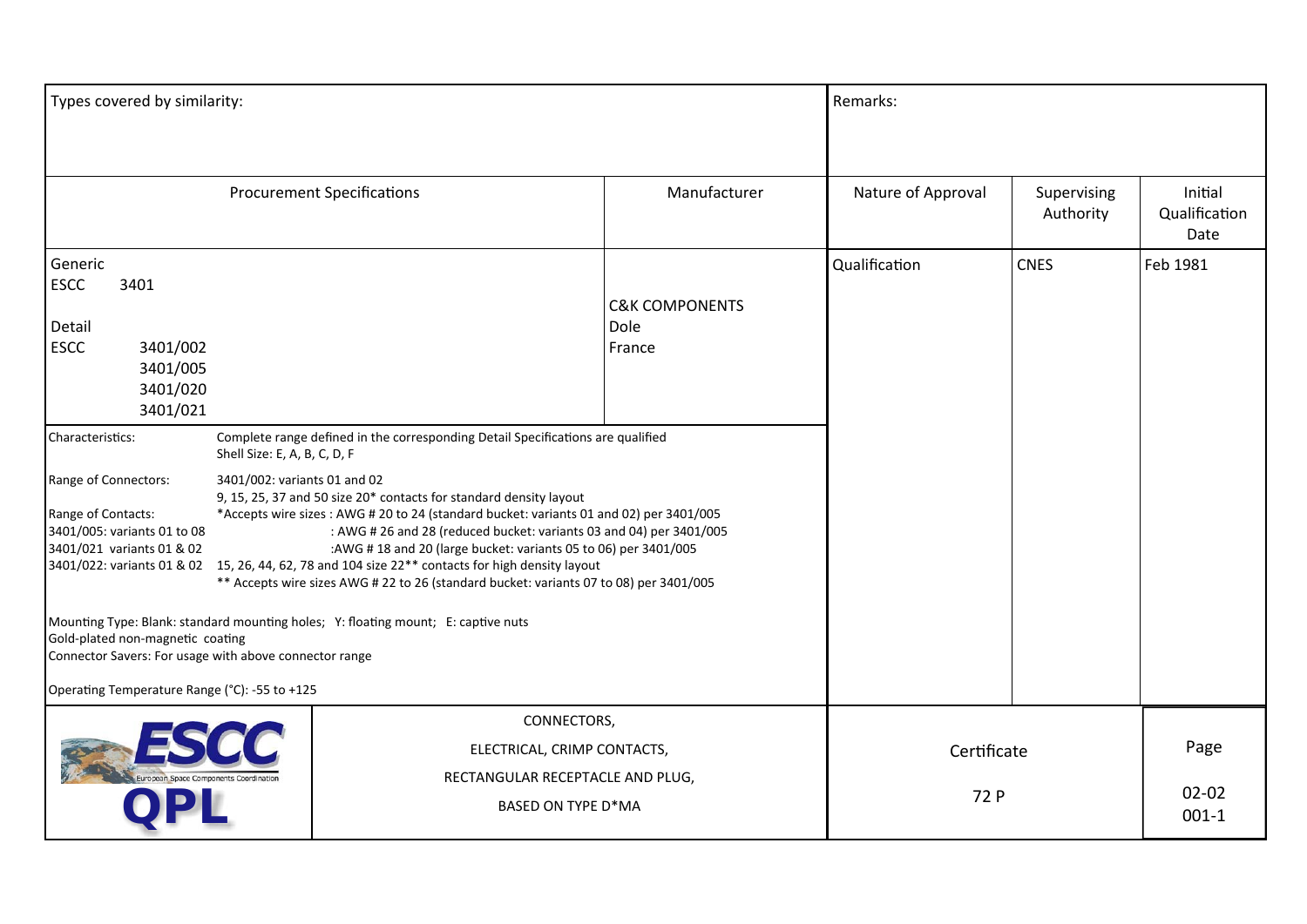| Types covered by similarity:                                                         |                                                                                                       |                                                        |                                             | Remarks:             |                          |                                  |
|--------------------------------------------------------------------------------------|-------------------------------------------------------------------------------------------------------|--------------------------------------------------------|---------------------------------------------|----------------------|--------------------------|----------------------------------|
| <b>Procurement Specifications</b>                                                    |                                                                                                       |                                                        | Manufacturer                                | Nature of Approval   | Supervising<br>Authority | Initial<br>Qualification<br>Date |
| Generic<br>ESCC<br>3401<br>Detail<br><b>ESCC</b><br>3401/029<br>3401/041<br>3401/032 |                                                                                                       |                                                        | <b>C&amp;K COMPONENTS</b><br>Dole<br>France | Qualification        | <b>CNES</b>              | Oct 1986                         |
| Characteristics:                                                                     | AWG#                                                                                                  | <b>ESCC No.</b>                                        | Max. Rated (A)                              |                      |                          |                                  |
| Layout: 9 - 15 - 21 - 25 - 31 - 37 - 51 Contacts<br>Non removable crimp contacts     | 25                                                                                                    | Uninsulated rigid wire<br><b>Bent and straight PCB</b> | 2.5                                         |                      |                          |                                  |
| Termination types:                                                                   | 26                                                                                                    | 3901 013 02<br>3901 002 56                             | 2.5                                         |                      |                          |                                  |
| Nickel or Gold Plated Shells                                                         | 28                                                                                                    | 3901 013 01<br>3901 002 61                             | 1.5                                         |                      |                          |                                  |
| Operating Temperature Range (°C): -55 to +125                                        |                                                                                                       |                                                        |                                             |                      |                          |                                  |
|                                                                                      | CONNECTORS,<br>ELECTRICAL, RECTANGULAR, MICROMINIATURE,<br>CRIMP CONTACT,<br><b>BASED ON TYPE MDM</b> |                                                        |                                             | Certificate<br>140 M |                          | Page<br>$02 - 05$<br>$001 - 1$   |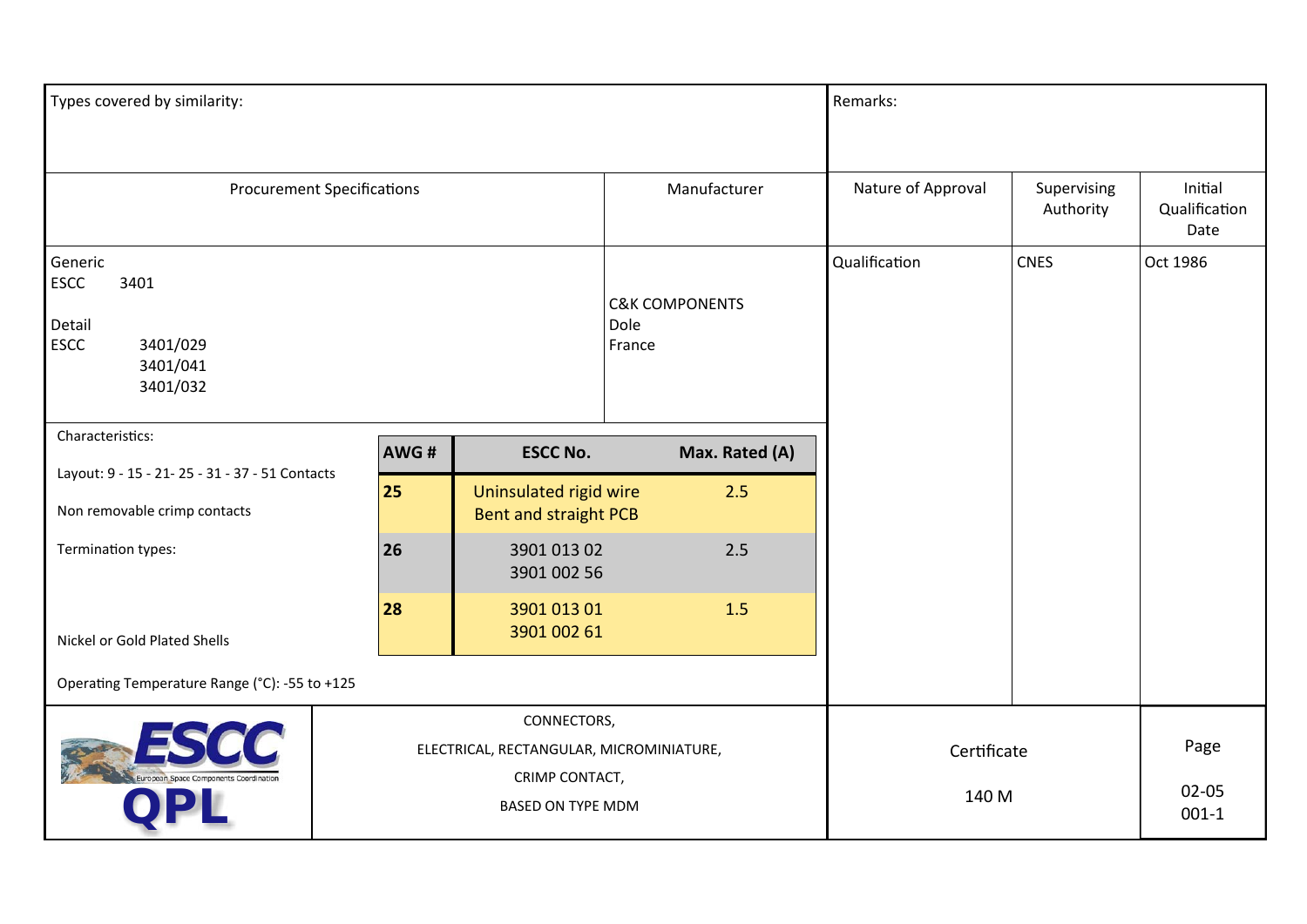| Types covered by similarity:                                                                             |                                   |                                           |                                             | Remarks:             |                          |                                  |
|----------------------------------------------------------------------------------------------------------|-----------------------------------|-------------------------------------------|---------------------------------------------|----------------------|--------------------------|----------------------------------|
|                                                                                                          |                                   |                                           |                                             |                      |                          |                                  |
|                                                                                                          | <b>Procurement Specifications</b> |                                           | Manufacturer                                | Nature of Approval   | Supervising<br>Authority | Initial<br>Qualification<br>Date |
| Generic<br><b>ESCC</b><br>3401<br>Detail<br><b>ESCC</b><br>3401/031                                      |                                   |                                           | <b>C&amp;K COMPONENTS</b><br>Dole<br>France | Qualification        | <b>CNES</b>              | Oct 1986                         |
| Characteristics:                                                                                         |                                   |                                           |                                             |                      |                          |                                  |
| Shell sizes: 5 through 81 contacts                                                                       |                                   |                                           |                                             |                      |                          |                                  |
| Non removable crimp contacts                                                                             | AWG#                              | <b>ESCC No.</b>                           | Max. Rated (A)                              |                      |                          |                                  |
| <b>Termination Types:</b>                                                                                | 25                                | Uninsulated rigid wire<br><b>Bent PCB</b> | 2.5                                         |                      |                          |                                  |
|                                                                                                          | 26                                | 3901 013 02                               | 2.5                                         |                      |                          |                                  |
|                                                                                                          | 28                                | 3901 013 01                               | 1.5                                         |                      |                          |                                  |
| Operating Temperature Range (°C): -55 to +125                                                            |                                   |                                           |                                             |                      |                          |                                  |
| CONNECTORS,<br>ELECTRICAL, MICROMINIATURE,<br>CRIMP CONTACT, SINGLE-IN-LINE,<br><b>BASED ON TYPE MTB</b> |                                   |                                           |                                             | Certificate<br>141 M |                          | Page<br>$02 - 05$<br>$002 - 1$   |